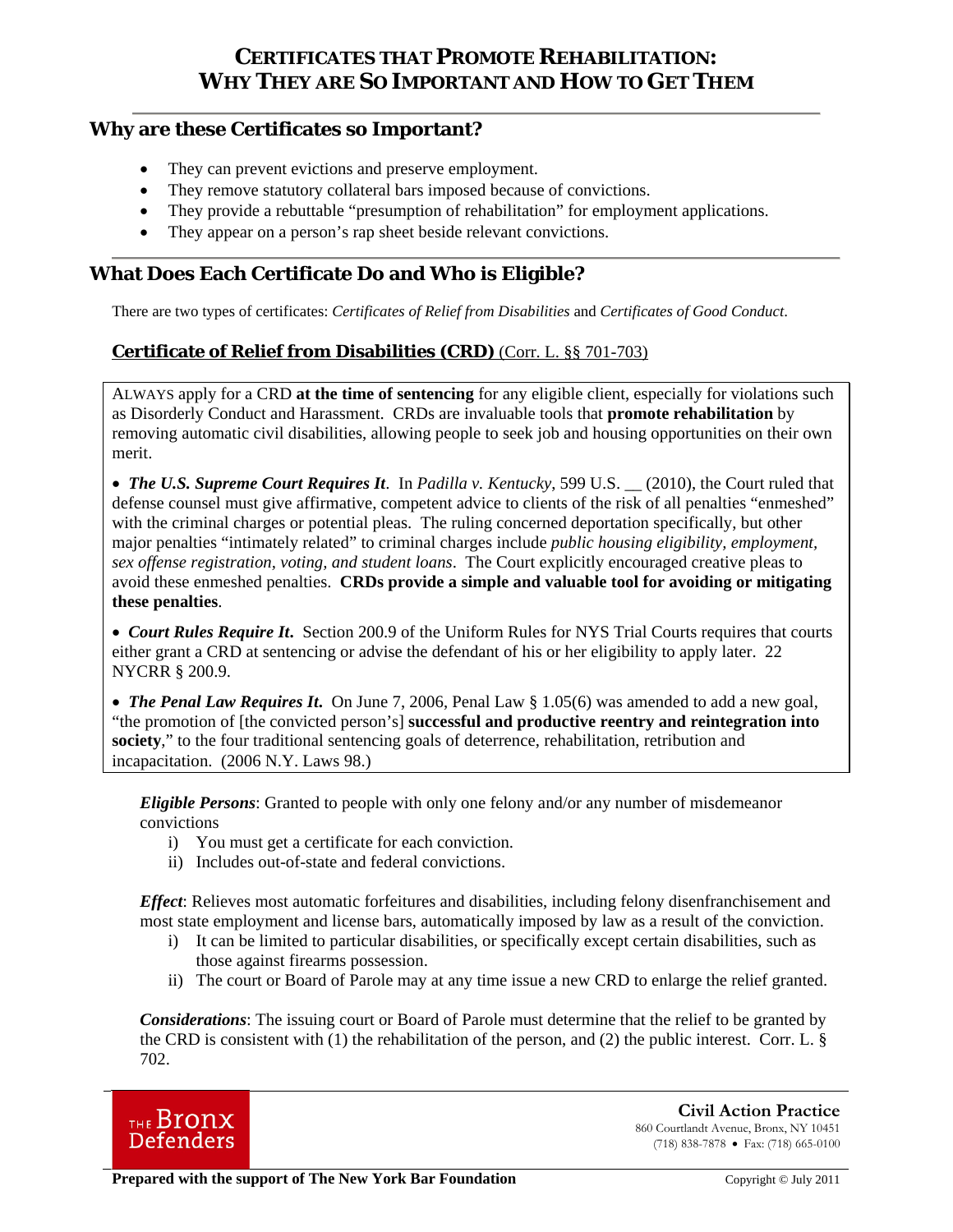#### *Limitations:*

- i) While CRDs generally will **not avoid deportability or inadmissibility** for non-citizens, a CRD **may** have a positive effect on some forms of discretionary relief.
- ii) Generally, a CRD does not affect driver's license suspensions.
- iii) Does not lift the felony bar to holding public office.
	- (Obtain Certificate of Good Conduct see below).
- iv) Does not trump discretionary considerations in employment and licensing ("good moral character," etc.).

### **Certificate of Good Conduct (CGC)** (Corr. L. §§ 703-a & 703-b)

*Eligible Persons*: Granted to those with multiple felony convictions.

*Effect*: The only certificate that lifts felony or misdemeanor bars to "public offices." If client is applying for a "public office," she can apply for this certificate even if she has only one felony conviction or only misdemeanor convictions.

#### *Waiting period* (based on most serious conviction):

Time since last conviction, payment of fine, or release from prison or parole, whichever is later

- i) A & B felonies, 5 years from completion of sentence;
- ii) C, D, E, 3 years.
- iii) Misdemeanors only, 1 year

## **How Can I Get One?**

### **Certificate of Relief from Disabilities (CRD)**

#### **Issuance by Court of Sentencing**

*Eligible Persons*: only one felony conviction permitted

#### *At Sentencing*:

- For *eligible offenses* all misdemeanors, or a single felony that did not result in incarceration in a state correctional facility (*e.g.*, sentence was probation, conditional discharge, or suspended sentence) – of *eligible persons* (see above), the court can grant a CRD at sentencing.
- *Effect*: Can relieve automatic disabilities *and* forfeitures.
- Section 200.9 of the Uniform Rules for NYS Trial Courts **requires** that courts **either** grant a CRD at sentencing **or** advise the defendant of his or her eligibility to apply later. 22 NYCRR § 200.9.

#### *Any Time After Sentencing*:

- Client must make verified application to the Court. Probation investigates.
- *Effect*: Cannot relieve forfeitures when granted after sentencing.

*Temporary Certificates*: If the court imposes a revocable sentence (probation or Conditional Discharge), the CRD is temporary until the court's authority to revoke the sentence has expired.

The CRD becomes permanent at the expiration of the sentence.

#### **Issuance by Board of Parole**

*Eligible Persons* (only one felony conviction permitted)

- i) Persons who have been incarcerated in a state correctional facility;
- ii) Persons who reside in NY with convictions from any other jurisdiction (including federal).

*Procedure*: Apply to the NYS Division of Parole.

#### **Forms**

 *Certificate of Relief from Disabilities* (the Order a judge can sign at sentencing) (available at http://dpca.state.ny.us/pdfs/dpca53.pdf)

**Visit www.reentry.net/ny for sample forms and motions.** 2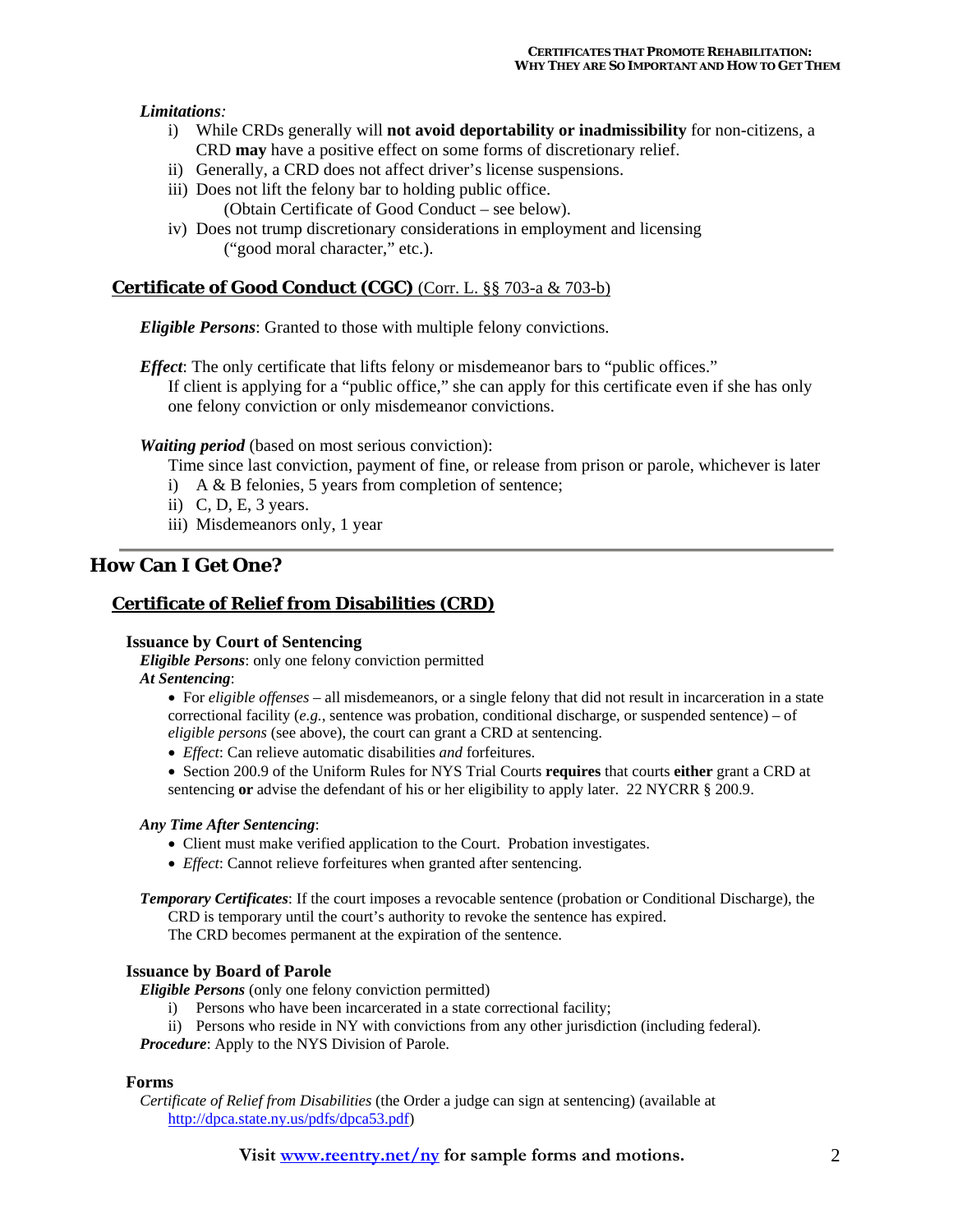*Application for Certificate* (available at http://www.courts.state.ny.us/courts/10jd/suffolk/dist/pdf/DPCA-52.pdf)

#### **Certificate of Good Conduct**

*Process:* Apply to the NYS Division of Parole.

• Process takes at least 6 months, but may be faster if you attach a letter explaining need for expediting (*e.g.*, when a job or occupational license is at stake).

### **Practice Tips**

- **Judges can issue a CRD at sentencing without investigation.**
	- $\triangleright$  You may have to give the Court advance notice so that it can refer your client to Probation for investigation. However, some judges will agree to issue a CRD at sentencing without investigation, particularly for violations.
	- If the Judge is worried about "proof" of rehabilitation, remind the Court that the CRD is *temporary* until the expiration of any conditional sentence (CD, probation, etc.). CRDs do not "reward" clients; rather, they are invaluable tools that **promote rehabilitation** by removing automatic civil disabilities, allowing people to seek job and housing opportunities **on their own merit**.
	- $\triangleright$  Judges may be sympathetic to hidden consequences that are grossly disproportionate to the offense, such as the 2-year ineligibility for New York City Public Housing after a conviction for a violation.
	- At the **very least**, ask the Court to grant a CRD relieving **Housing, Employment, and Voting** disabilities. Stress the unintended consequences: Employment (without a CRD, many employers won't even consider client; current employees can be suspended or fired); Housing (See Below).
- **Myth:** Some judges believe that they cannot issue CRDs for violations.
	- **In fact,** CRDs are often most useful for violations convictions, and Corr. L. § 701(1) explicitly authorizes issuance of CRDs for any crime or "offense." It can be helpful to provide the court with a copy of the statute.

 **Myth:** Some judges and prosecutors oppose CRDs because they think criminal records will be sealed as a result.

**EXTER** In fact, CRDs have nothing to do with sealing, and they do not restrict access in any way to the records of criminal convictions.